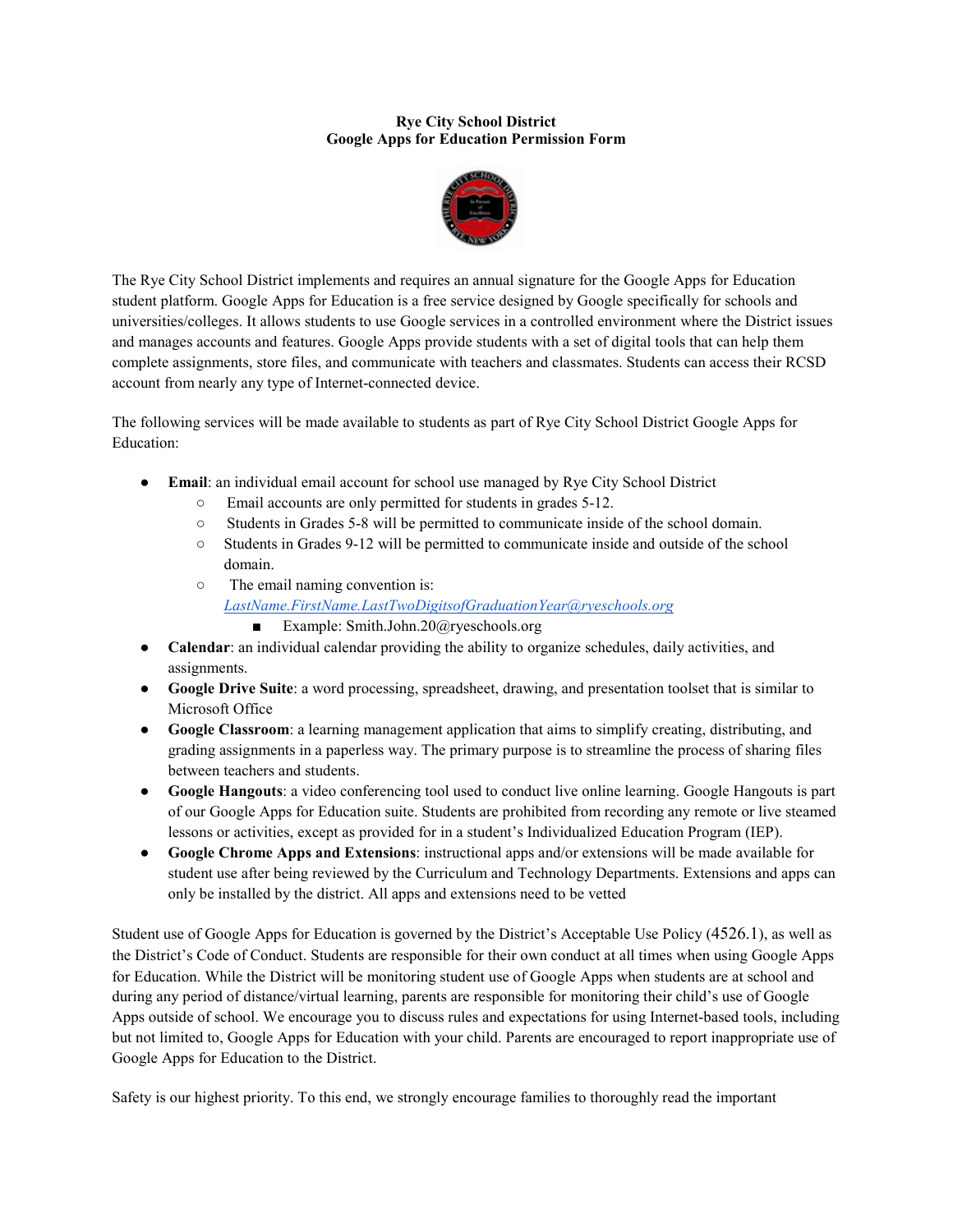information about Google Apps for Education below.

#### **Privacy and Safety**

- Students may not post personal contact information about themselves or other people. This includes, but is not limited to, last names, addresses and/or phone numbers.
- Students must tell their teacher or other District staff member about any message they view/ receive that they believe is inappropriate or which makes them feel uncomfortable.
- Students are responsible for the use of their individual accounts and should take all reasonable precautions to prevent others from accessing their account. Under no circumstance, should a student provide his or her password to another person [except parent(s)/guardian(s)].
- Please review the District's Acceptable Use Policy and Code of Conduct for the rules about and expectations for student conduct while using Google Apps for Education.

# **Digital Citizenship**

- Treat others with respect. When using web-based programs, students are expected to be kind and "think" before they type." Students should be careful with what they say about others and themselves. Students will receive training on technology etiquette.
- Respect the rights of copyright owners. Copyright infringement occurs when an individual reproduces a work that is protected by a copyright without permission. If a work contains language that specifies acceptable use of that work, the student should follow the expressed requirements. If the student is unsure whether or not they can use a work, they should request permission from the copyright owner.
- Students have First Amendment rights to free speech. However, these rights can be limited in school. If students post something on a school webpage that disrupts the District's learning environment, their right of speech may be limited. District websites and groups are for educational use only. This means that the District has the right to limit student speech in these areas if it disrupts the learning process.
- Plea[s](http://go.boarddocs.com/ny/ryecsd/Board.nsf/goto?open&id=BD9KSZ52BF11)e refer to the District's [Acceptable Use Policy](http://go.boarddocs.com/ny/ryecsd/Board.nsf/goto?open&id=BD9KSZ52BF11) and [Code of Conduct](http://go.boarddocs.com/ny/ryecsd/Board.nsf/goto?open&id=AMGRU76FA566) for more detailed information concerning rules about and expectations for student behavior when using Google Apps for Education.

# **Access Restriction**

- Access to Google Apps for Education is considered a privilege provided to students at the discretion of the District. The District maintains the right to immediately withdraw access and use of Apps when there is reason to believe that violations of law or District policy(ies) have occurred.
- Any student who is not currently enrolled in RCSD will not be permitted to access their RCSD Google Apps account.

# **Use of District Email**

- All students in grades 5-12 will have an email account created by the Technology Department.
- Users should check their email frequently and manage their inbox.
- Users of District email systems are responsible for its appropriate use. All illegal or improper use of the electronic mail system, including, but not limited to: offensive language or pictures, harassment, solicitation, gambling, violating copyright or intellectual property rights is prohibited.
- Bulk posting to individuals or groups to overload the system (i.e., spamming or similar actions) is prohibited, including, but not limited to, chain letters and pyramid schemes.
- Do not open or forward email from a sender you do not recognize. Delete it immediately and notify a faculty member as soon as possible.
- All email accounts remain the property of Rye City School District and can be searched at any time without cause.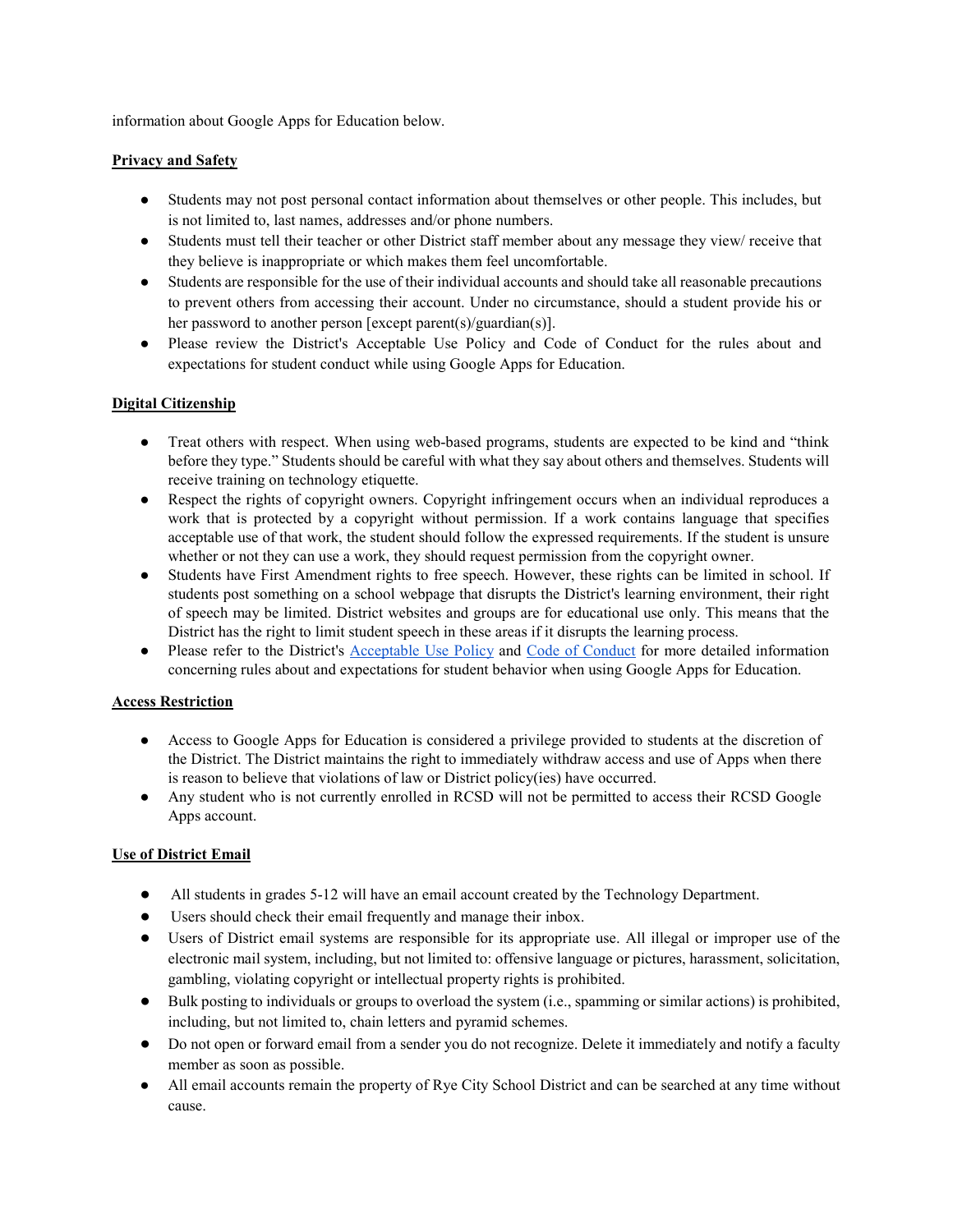- Users may only use their assigned account and not give others access to it, or use another's email.
- Broadcasting of messages using the District's distribution list(s) needs to be approved by an administrator and must be for school-related purposes. Users are to consider the content of their email and the impact it will have on recipients.
- All communications sent to employees should be done through the District's email.
- High School Seniors or any other student's transferring out of the district have the ability to transfer files using Google TakeOut
- Email content must never violate District policy.
- The following laws and policies help to protect our students when they utilize online or web-based programs:

### **Child Internet Protection Act (CIPA)**

The District is required by CIPA to have technology measures and policies in place that protect students from harmful materials including those that are obscene and pornographic. Teacher supervision and school content filters are used to prevent access to inappropriate content and ensure that student use of digital tools adheres to the District's Acceptable Use Policy. For more information regarding CIPA, please feel free to visit the following link[:](https://www.fcc.gov/consumers/guides/childrens-internet-protection-act) [https://www.fcc.gov/consumers/guides/childrens-internet-protection-act.](https://www.fcc.gov/consumers/guides/childrens-internet-protection-act)

### **Children's Online Privacy Protection Act (COPPA)**

COPPA applies to commercial companies and limits their ability to collect personal information from children under the age of 13. By default, Google advertising is turned off for Apps for Education users. The District's collection and/or use of student information is solely for educational purposes. However, you should be aware that Google may collect certain information concerning users of Google Apps for Education from time to time. Please refer to the Privacy Policy published by Google, which outlines the information that Google may collect and how it may be used. Google's Privacy Policy can be found at: [https://www.google.com/edu/trust/.](https://www.google.com/edu/trust/)

**NOTE**: This is the same Privacy Policy which currently applies to your child's use of any Google products, including your child's use of Google products at home or anywhere that Google products are accessed by your child. For more information regarding COPPA, please feel free to visit the following link[:](https://www.ftc.gov/tips-advice/business-center/guidance/complying-coppa-frequently-asked-questions) [https://www.ftc.gov/tips-advice/business-center/guidance/complying-coppa-frequently-asked-questions.](https://www.ftc.gov/tips-advice/business-center/guidance/complying-coppa-frequently-asked-questions)

#### **Family Educational Rights and Privacy Act (FERPA)**

FERPA protects the privacy of student education records and gives parents rights to review student records. Under FERPA, schools may disclose directory information (name, phone, address, grade level, etc.) but parents may request that the school not disclose this information, i.e., opt-out. Please refer to the District's Policies 5500 and 5550 for more information about student records and opting out of the disclosure of directory information. In addition, please note that:

- The District will not publish confidential education records (grades, student ID  $#$ , etc.) for public viewing on the Internet. Public viewing means viewing by anyone other than your child, your child's teacher or District administrators.
- The District may or may not publish student works and photos for public viewing.
- Parents have the right to investigate the contents of their child's Apps for Education files at any time.
- Google Apps for Education is exclusively an online program and neither Google nor the District provides any means for backing up or otherwise retrieving or accessing lost and/or deleted records/data. The District will delete all student documents/data from Google Apps for Education on an annual basis, i.e. the District will not be retaining any such information beyond the school year in which it was created, published, etc. Therefore, if your child wishes to retain any such information, he/she should take measures to do so before the end of the school year.

For more information about you and your student's rights under FERPA, please feel free to visit the following link[:](http://www2.ed.gov/policy/gen/guid/fpco/ferpa) [http://www2.ed.gov/policy/gen/guid/fpco/ferpa.](http://www2.ed.gov/policy/gen/guid/fpco/ferpa)